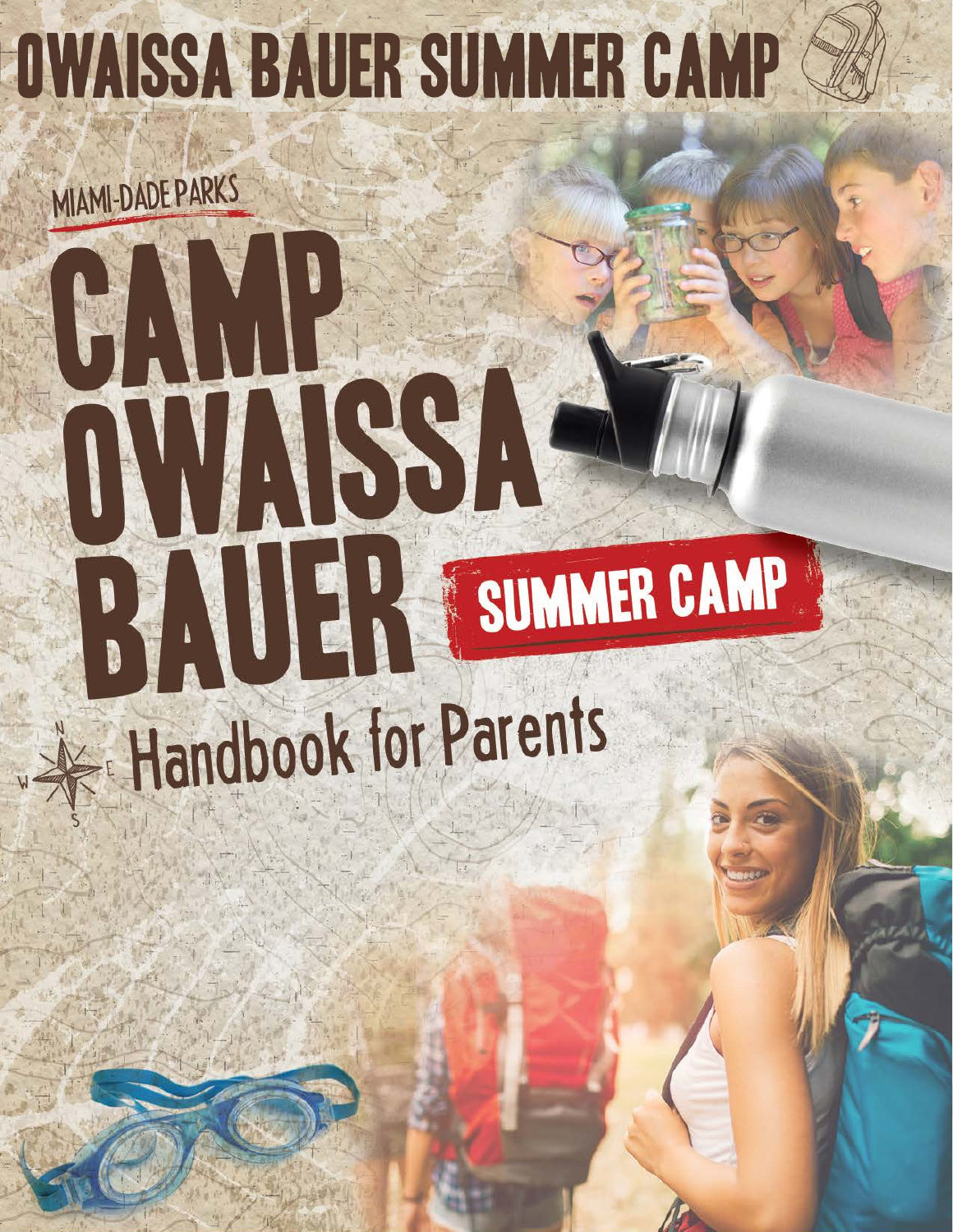# **OUR PHILOSOPHY AND GOALS**

Camp Owaissa Bauer (Camp OB for short) offers children the opportunity to experience and participate in a wide-variety of activities in a safe, supervised, and well organized setting. All camp activities are designed to help children:

- 1. **Become** stewards of our natural resources.
- 2. **Develop** skills and knowledge in leisure activities including sports, crafts, games and nature.
- 3. **Acquire** social skills and respect for others.
- 4. **Foster** positive self-image.
- 5. **Encourage** and celebrate fun

Camp Owaissa Bauer is part of the Miami-Dade Parks, Recreation and Open Spaces Department. It offers special activity areas for large groups and a natural area facility that includes 110 acers of rock, pine, tropical and hardwood hammock. For more information on renting Camp OB for your special occasion, stop by or call 305-247-6016.

We are looking forward to an exciting, adventurous, and safe summer. Should you have any questions/concerns that not addressed in this book, contact Campsite Facility Manager Tonya Nimark at 305-247-6016 or [Tonya.Nimark@miamidade.gov](mailto:Tonya.Nimark@miamidade.gov)

Camp Owaissa Bauer 17001 SW 264th Street, Homestead, Fl. 33031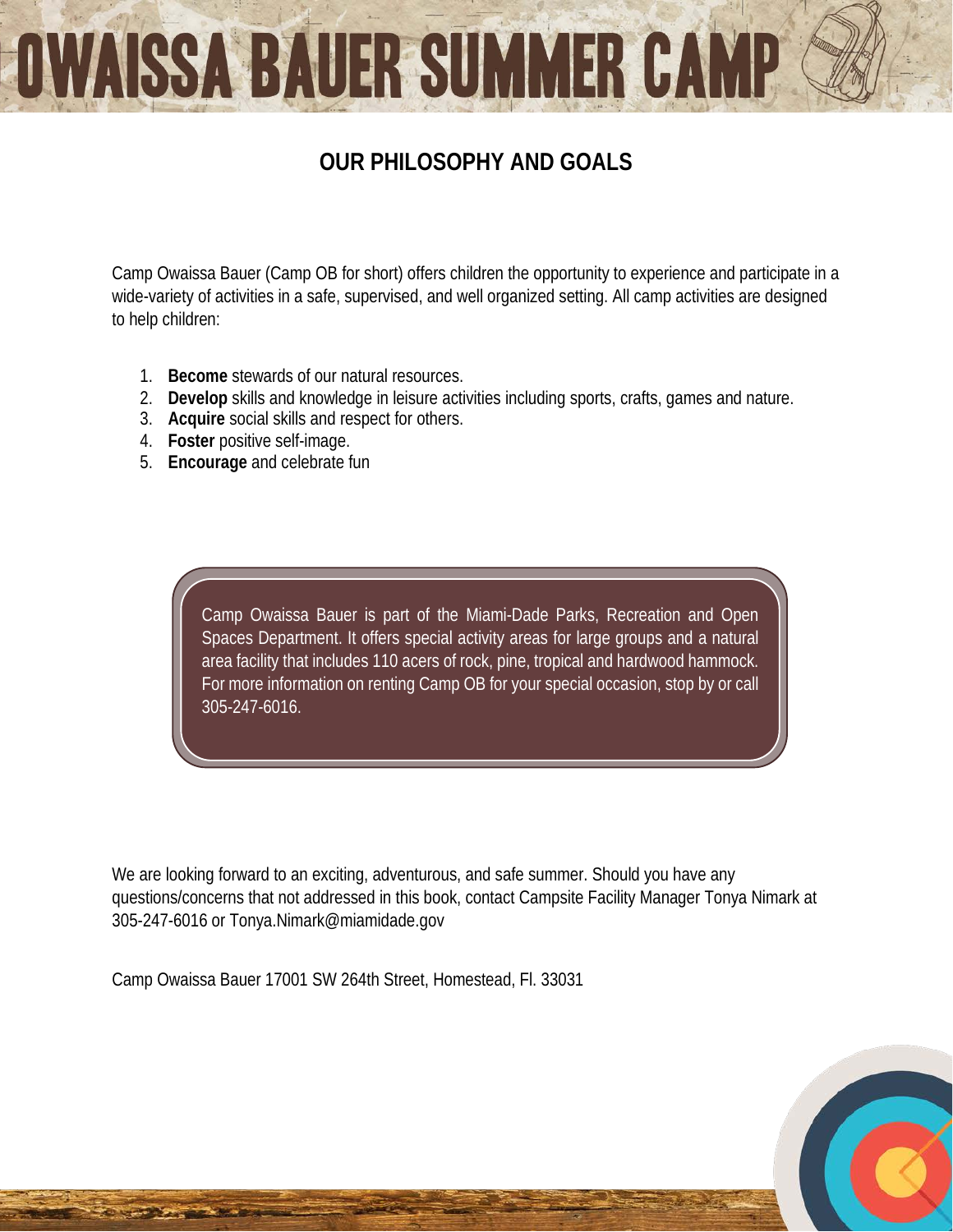# **PROGRAM FEES AND HOURS**

# **Camper & LIT's (Leaders in Training) Program Fees**

- Registration Fee: \$15, non-refundable, annually per camper.
- Tuition: \$125 weekly per camper.
- Deposit: 25% of weekly total
- Early Bird Drop Off: \$10/week/camper
- Late Pick Up: \$10/week/camper

#### Sibling tuition: 10% OFF weekly

Returned Checks: Returned checks will be considered nonpayment. Patrons who pay for services with checks that are returned due to insufficient funds or closed accounts will be charged \$30 service fee and will not be allowed to enroll in any programs until the amount of check plus the \$30 Service fee have been paid in full.

| <b>Hours of Operation</b>                                       |  |
|-----------------------------------------------------------------|--|
| Early Bird Drop Off: 7:30 am - 8 am<br>Drop Off: 8 am - 8:30 am |  |
| Camp Runs: 8:30 am - 4:30 pm                                    |  |
| Pick Up: $4:30$ pm $-5$ pm<br>Extended Care: 5 - 6 pm           |  |

# **Camp OB Water Bottle**

All campers will receive one Camp OB water bottle on their first day of camp.

REMINDER: SAVE YOUR RECEIPTS! Camp Owaissa Bauer does not issue end-of-year statements, or reprint receipts. Child Care Federal Tax ID number is: 59-6000573.

### **Absenteeism**

No credit will be given when a camper is absent or suspended. The deposit does not carry over to another week.

# **REGISTRATION AND PAYMENTS**

### **Initial Registration/Deposits**

Initial registration is processed through online registration at: <https://www.miamidadeparks.com/FL/miami-dade-county-parks-recreation/catalog>

You can register in advance for all weeks by paying in full for each week, or by paying for the first week in full and placing a 25% nonrefundable/non-transferable deposit on weeks of your choice.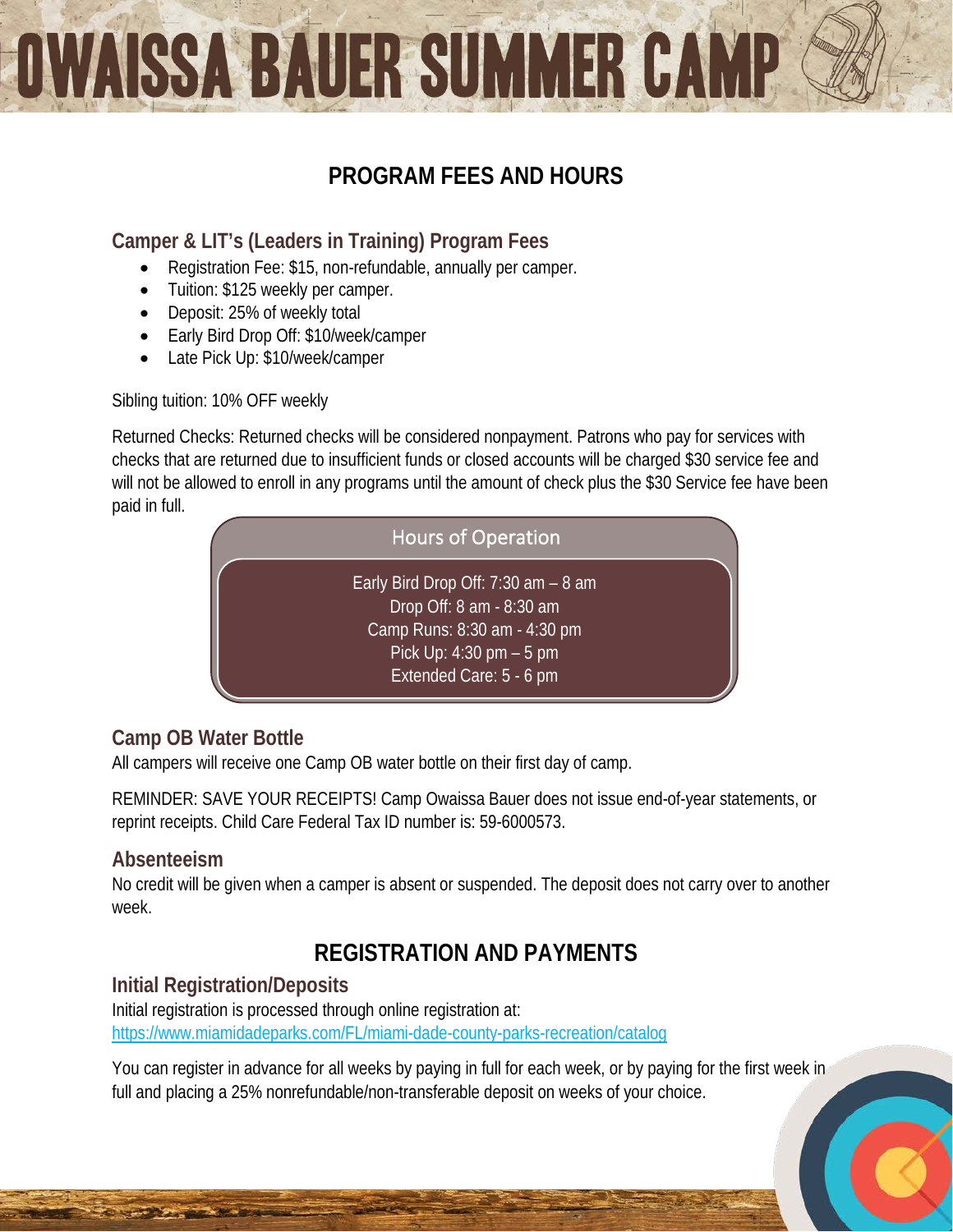### **Deposits**

Deposits are an easy way to secure your child's spot, provided the remaining balance is paid on or before the Wednesday, prior to the week attending. For example: If registered for week 2 - June 20 - 24, your remaining balance is due by Wednesday, June 15, by 6 pm. At this time, deposits are NOT available online. Deposits must be paid through the camp office. Deposits are only available after you have opened an account through the Miami Dade website and paid in FULL for your first week. Deposits are nonrefundable and non-transferable.

# **Weekly Payments**

If a camper is enrolled with a deposit for a particular week(s), a payment of the remaining balance must be made to complete the registration and maintain their spot. Payment is required on or before the Wednesday prior to each week the camper is scheduled to participate.

# **Late Payment**

Late payments result in a loss of deposit and spot for that week. Your camper will be placed at the end of the waitlist. Waitlist will be called beginning at 9 am on Thursday mornings. If space becomes available, a full weekly payment is required. Deposits are non-refundable/non-transferable.

> If registering online, all required paperwork must be completed and returned to the Camp Office prior to the start of camp.

# **Refund Policy**

Amounts paid for any week in excess of the deposit may be refunded, if requested in writing seven (7) days prior to the child's attendance. No refund is given after the start of the camp week.

# **Forms of Payment**

Acceptable forms of payment include: cash, check, Visa, MasterCard, Discover, or AMEX. We cannot hold any weeks or availability without appropriate payment.

# **Registration Forms**

All required registration forms must be completed and submitted prior to the start of camp.

- Registration/Emergency Contact Form
- Authorization for Medical Treatment
- Photo Release
- Parent Handbook Acknowledgement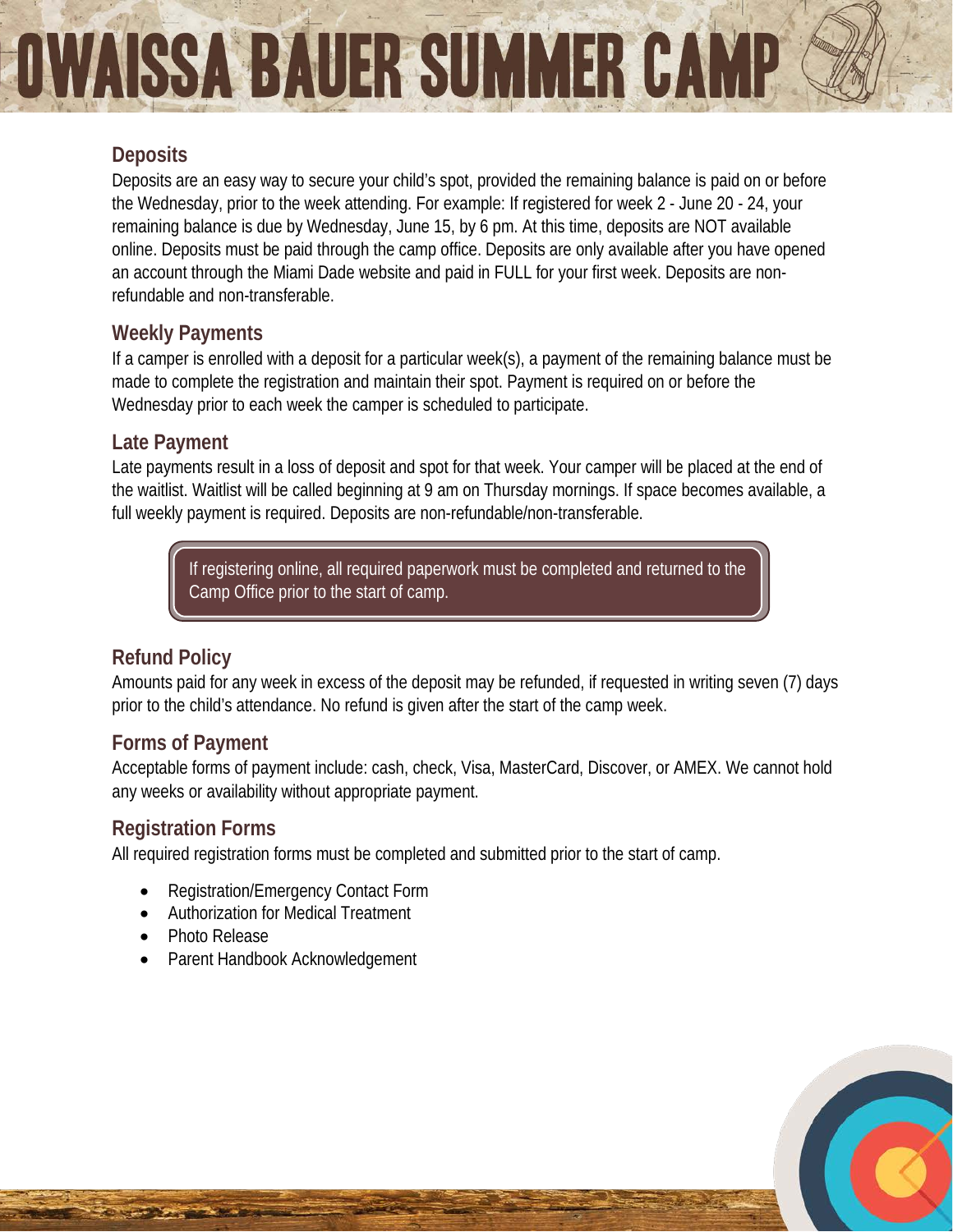# **REGISTRATION**

### **Registration and Special Needs**

It is the policy of Miami-Dade Parks, Recreation and Open Spaces Department to comply with the Americans with Disabilities Act. When a child with a disability registers for a program, an Inclusion Interview will be conducted to determine what, if any supports are needed, and to plan for those supports, or to document the reason that the individual will not participate in the program. The Inclusion Interview form shall be completed when any potential participant is identified as having a disability before, during or after the registration process. The interview will be completed by the Camp Manager or his/her designee, which shall be an employee at Recreation Specialist level or above. The interview shall take place in an environment which allows for privacy and confidentiality. The employee conducting the interview shall add to the form any information that is of benefit to the inclusion process, whether there is a question relating to that issue or not. No participant with a disability shall be discharged from the program without a completed Inclusion Interview on file. The completed form shall be kept with the registration form and utilized by field staff. The camp manager is responsible to assure that the Interview and inclusion information is provided to all pertinent staff in a timely manner, so they may carry out the inclusion plan appropriately. If, as a result of the Interview, the camp manager determines that the individual with the disability will not participate in the program, the reason(s) for the decision will be clearly documented on the interview form and kept on file for future reference. A copy of all Inclusion Interviews will be sent to the Disability Services administrative offices.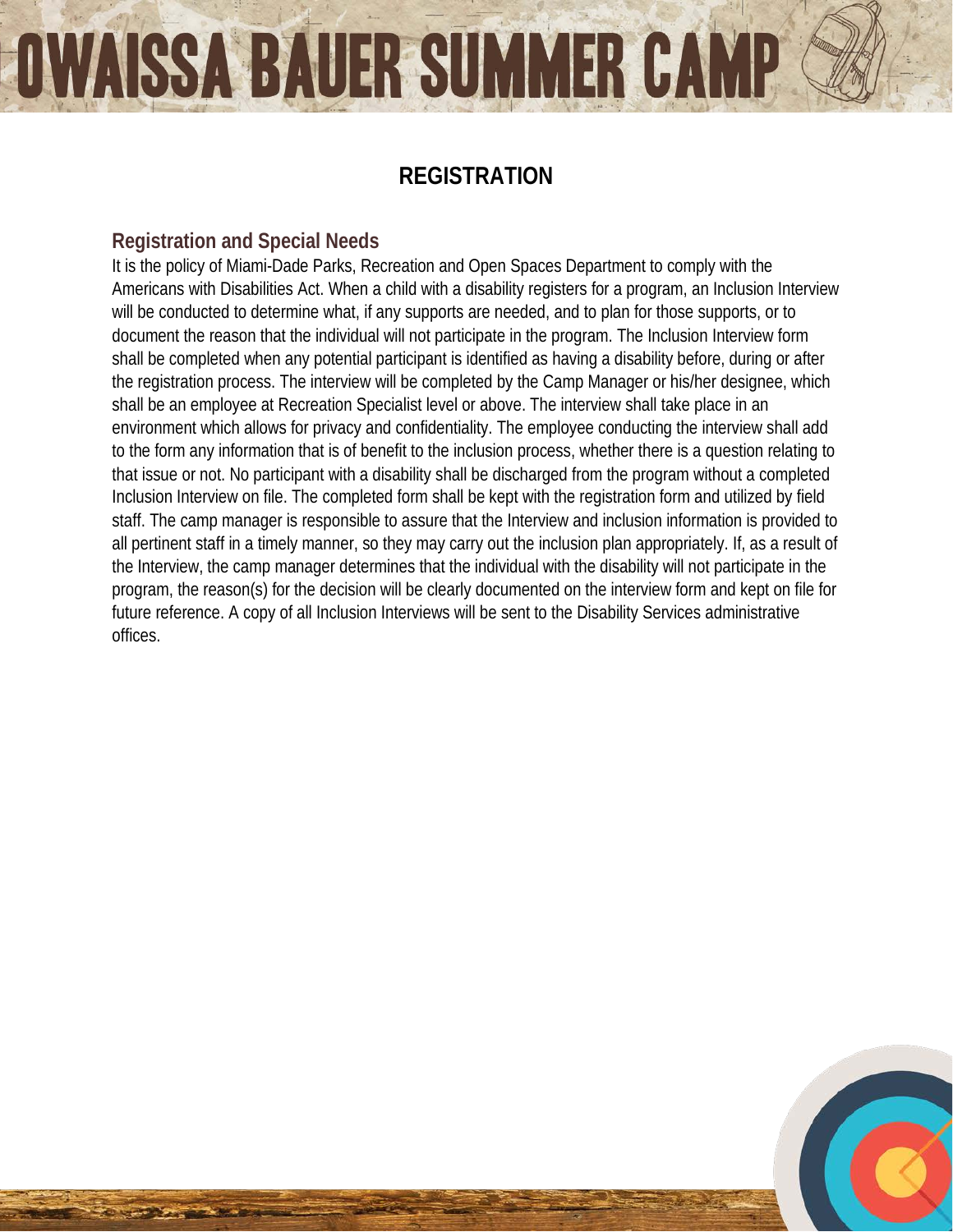# **PROCEDURES**

# **Early Bird Drop Off**

### **7:30 – 8 am**

\$10 weekly fee/per camper

For safety reasons, campers are absolutely not to be dropped off before 7:30 am. Prior to 7:30 am there is limited staff who are not available. Campers will be participating in station activities until 8am.

You must pre-register for early bird drop off to ensure that the proper counselor to camper ratio is followed. *If you are not enrolled in early drop off, you may not drop off until 8am.*

### **Camp Drop Off**

#### **8 - 8:30 am**

Opening Camp Ceremonies begin at 8:30 am. All camp activities begin at 9 am. If you arrive after 9 am you will need to park in the first circle at a parking slot, remain in your car and call the office (305-247-6016) to sign in your camper. A camp leader will come to your car and walk your child to their group. There will be no camp admittance after 10am.

#### **Touchless Sign-In**

For your convenience, we offer a drive-up service. Please follow the traffic signage/cones to the dining hall for signing in/out. Please remain in your car for drop off and pick up. This means that you will be required to stay in your car when dropping off and picking up your camper.

Once signed in your camper will join their group for low key activities until opening ceremonies. If you need to make a payments, complete a form, speak with a supervisor, etc. please call the office after 8am for assistance (305-247-6016)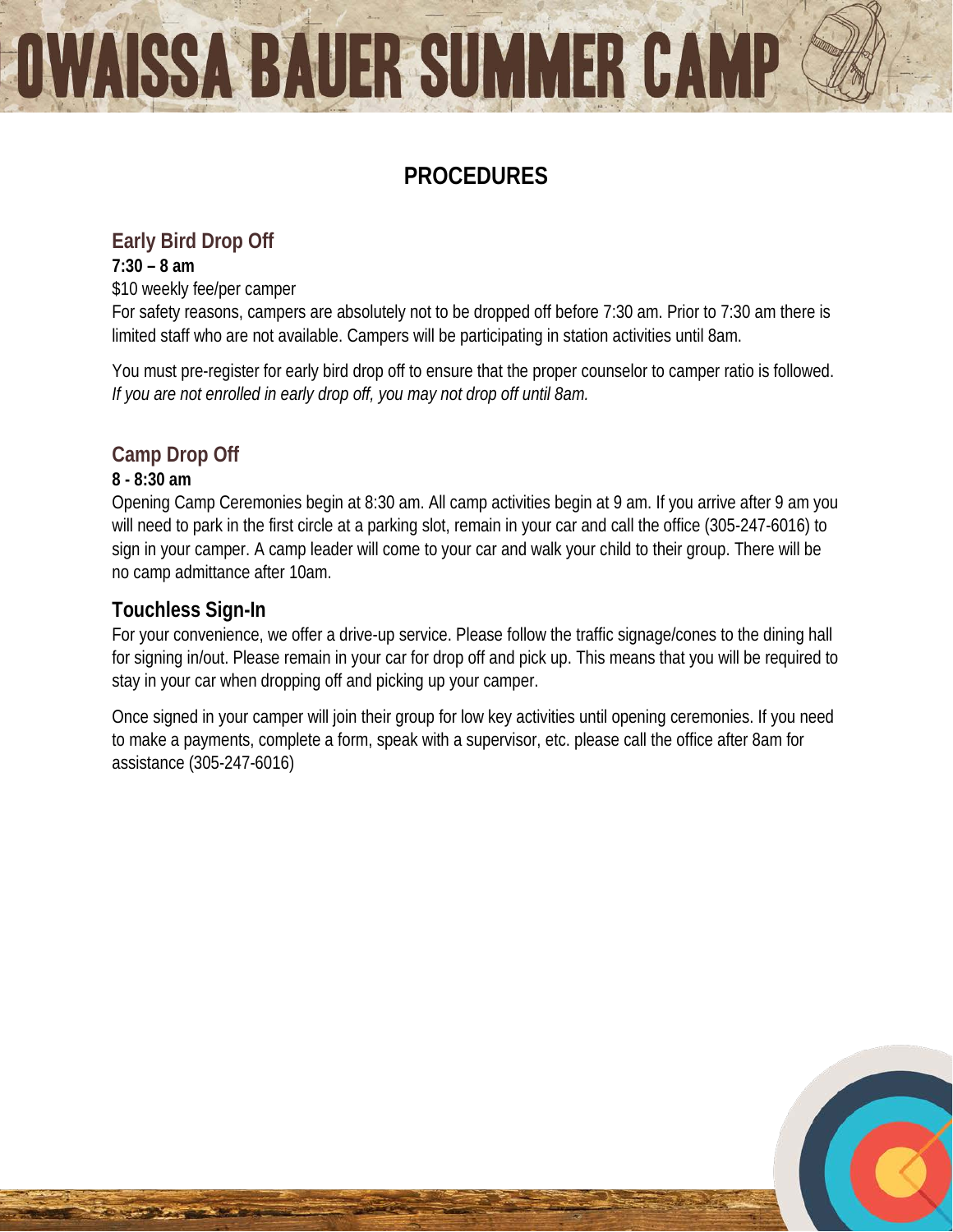# **PROCEDURES**

#### **Pick Up and Touchless Sign-out**

Pick Up 4:30 – 5 pm Extended Care 5 – 6 pm \$10 weekly fee/per camper

#### **Touchless Sign-out**

Prior to the first day, parents must complete the registration packet. On the registration form it allows you to authorize individuals to pick up your camper. Only those individuals authorized on the form will be permitted to pick up your camper. All parents, guardians and authorized individuals MUST submit an enlarged copy of their photo ID with their registration form. All copies will be kept on file at Camp OB, there are no exceptions! Due to "Touchless" sign in/out we will no longer be checking a physical ID at your car but will be verifying the individual through your registration form and copy of ID. Please type or write the campers first and last name on a large bright colored paper AND the name of the person picking up under the camper's name and place on your dashboard. Each authorized person must have a placard on their dash. This allows us to call for your camper, check your registration form and verify with the copied ID. Leader will then sign out your camper and note the time of departure. If a parent would like to add and/or delete any authorized individuals on the registration form, Camp OB requires that all changes be completed in writing and a new form be completed. We will not accept verbal pick up authorizations.

#### **Early Dismissal**

If you need to sign your child out prior to 4 pm, you will need to provide a note or call the office to prearrange. Please remember, campers will be in activities throughout the camp (110 acers) and early pick up will take a little longer. Please plan accordingly. Once you have prearranged your early pickup, please park in the first circle in a designated slot, call the office to notify us of arrival and a leader will escort your camper to you once we have verified authorization.

There is NO early dismissal after 4pm. Leaders are busy getting campers ready for dismissal, gathering personal belongings and participating in closing ceremonies.

Beginning at 4:30 pm to 5pm, we will begin curb service pick up/sign out. A camp supervisor will be at the curb to call for campers and verify authorized individuals for pickup. Please have your placard on your dash! Reminder: You will not be allowed to leave your car.

#### **Late Pickup Fees**

Campers who have not been picked up by 5pm will be registered into extended care, weekly fee is \$10.

#### **Extended Care**

\$10 weekly fee/per camper

5-6pm

Campers must preregister for extended care to ensure that the proper counselor to camper ratio is followed. Campers not picked up from extended care by 6:00 pm will result in a late fee. All late fees must be paid at that time. Late fee is \$5 for every 15 minutes. If you are running late, please call the camp office at 305-247-6016.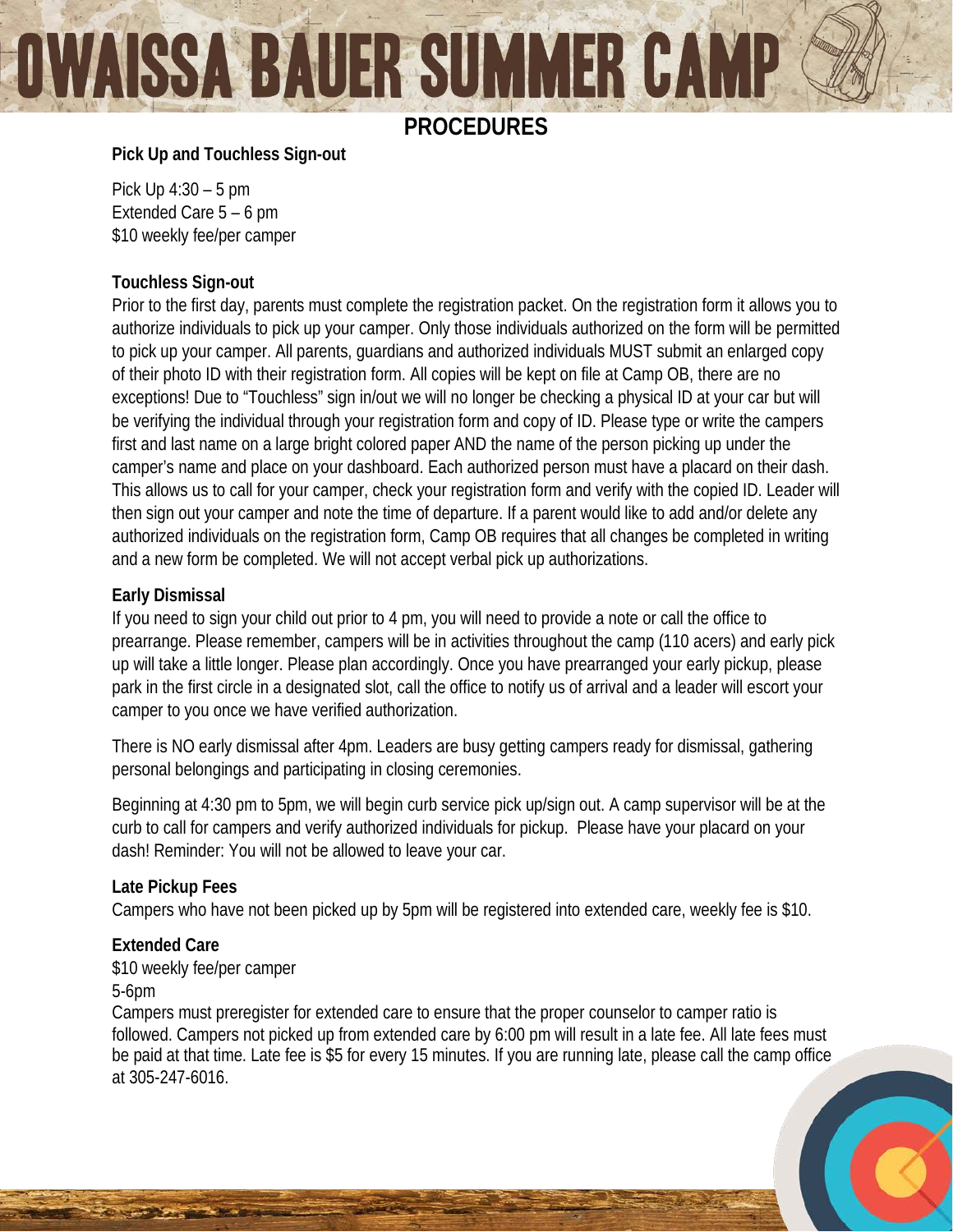# **PROCEDURES**

#### **Dress Code**

Campers should dress cool and comfortable! Remember, your child is at camp to have fun, learn and play. Please do not send campers in any clothing that cannot get dirty. All campers are to dress appropriately, no halter tops or tube tops allowed, all shorts must be mid-thigh in length and T-shirt slogans must be kid friendly and appropriate. Please make sure to check the camp schedule for any "Dress Up Days."

For safety purposes, "Heelys" (skate shoes), open-toed shoes, heeled shoes and flip flops are not permitted. Sneakers or tennis shoes are strongly recommended. Water shoes are acceptable for water days and pool. If a camper comes to camp in inappropriate foot or clothing attire, a parent or emergency contact will be notified to bring appropriate attire/shoes or to pick up the camper.

### **Every Day is a Water Day!**

Please send your child with:

- Towel
- Bathing Suit
- Sunscreen
- And a change of clothing (optional) in a bag with their name clearly marked.

### **ALL PERSONAL BELONGINGS MUST BE CLEARLY MARKED WITH CAMPER'S NAME**

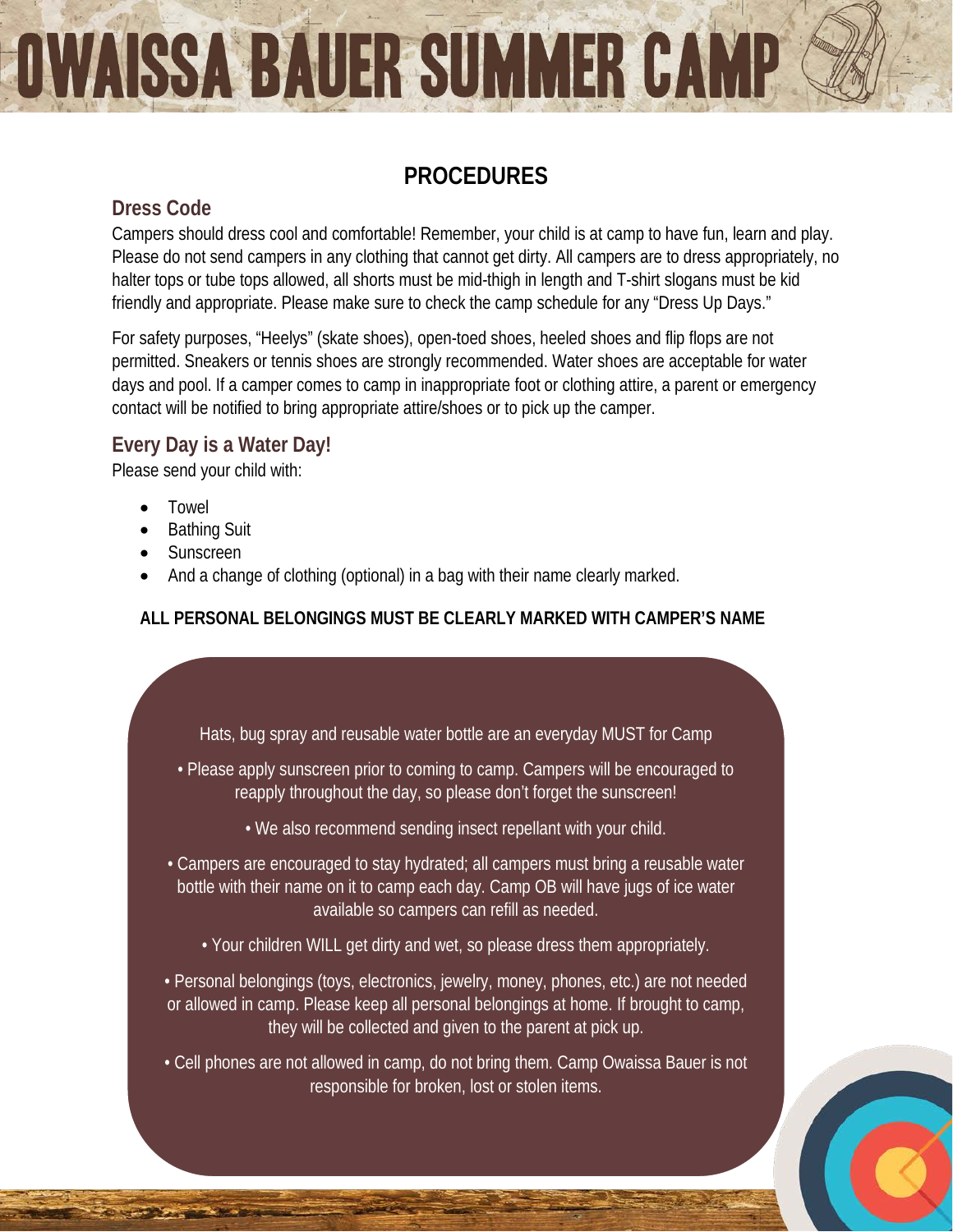# **IMPORTANT INFORMATION**

### **Camp Calendar**

The Summer Camp calendar is available at www.campowaissabauer.com under: Summer Day.

### **Camp Staff and Gro**u**ps**

Camp OB campers are supervised by highly enthusiastic, fun-loving camp counselors and supervisors. Camp staff is comprised of an awesome mix of teachers, coaches, parents, college/high school students who love adventure, mentoring and the outdoors! For your child's safety and enjoyment, staff is trained in positive child discipline and emergency/safety procedures.

Division of campers into groups varies with program enrollment. Groups are divided either by age or school grade. Campers are divided into groups to maintain age appropriate activities and counselor to camper ratio. Group ratio is 12 campers to 1 leader.

#### **Meals, Snacks and Water Bottles**

Meals/snacks are not provided for campers. Please pack a non-perishable lunch and snack for your child. We do not refrigerate or microwave any foods. Please make sure your child's lunch bag is labeled with the camper's name. Ice packs or coolers are recommended. There are no snack /soda vending machines on the premises. In the event a meal is being provided for a special event, advance notice will be given regarding the menu. If for any reason your child does not like what is on the menu, please send a meal with them.

Reusable water bottles are a **must!** All water bottles must have:

- A closed top. Suggestion: Water bottles with a strap helps campers keep up with their water bottle
- The camper's first **and** last name written on the bottle.

### **Note: Disposable water bottles left at the end of the day will be discarded.**

#### **Lost and Found**

Please encourage your child to keep track of his/her belongings. The Miami-Dade County Parks, Recreation & Open Spaces Department is not responsible for broken, lost or stolen items. All belongings left at camp will be placed in the lost and found box. Items not claimed after TWO weeks will be donated to a good cause.

### **Telephone Usage**

In case of an emergency, please call the Camp Office. All pick up arrangements should be made at home prior to your child coming to camp. A parent, guardian, or emergency contact will be called if an emergency situation arises, or if your child becomes ill. Cell phones are **NOT** permitted at camp for any reason. All cell phones brought into camp will be held in the office and returned to the parent at pick up. Multiple offenses will result in suspension from program.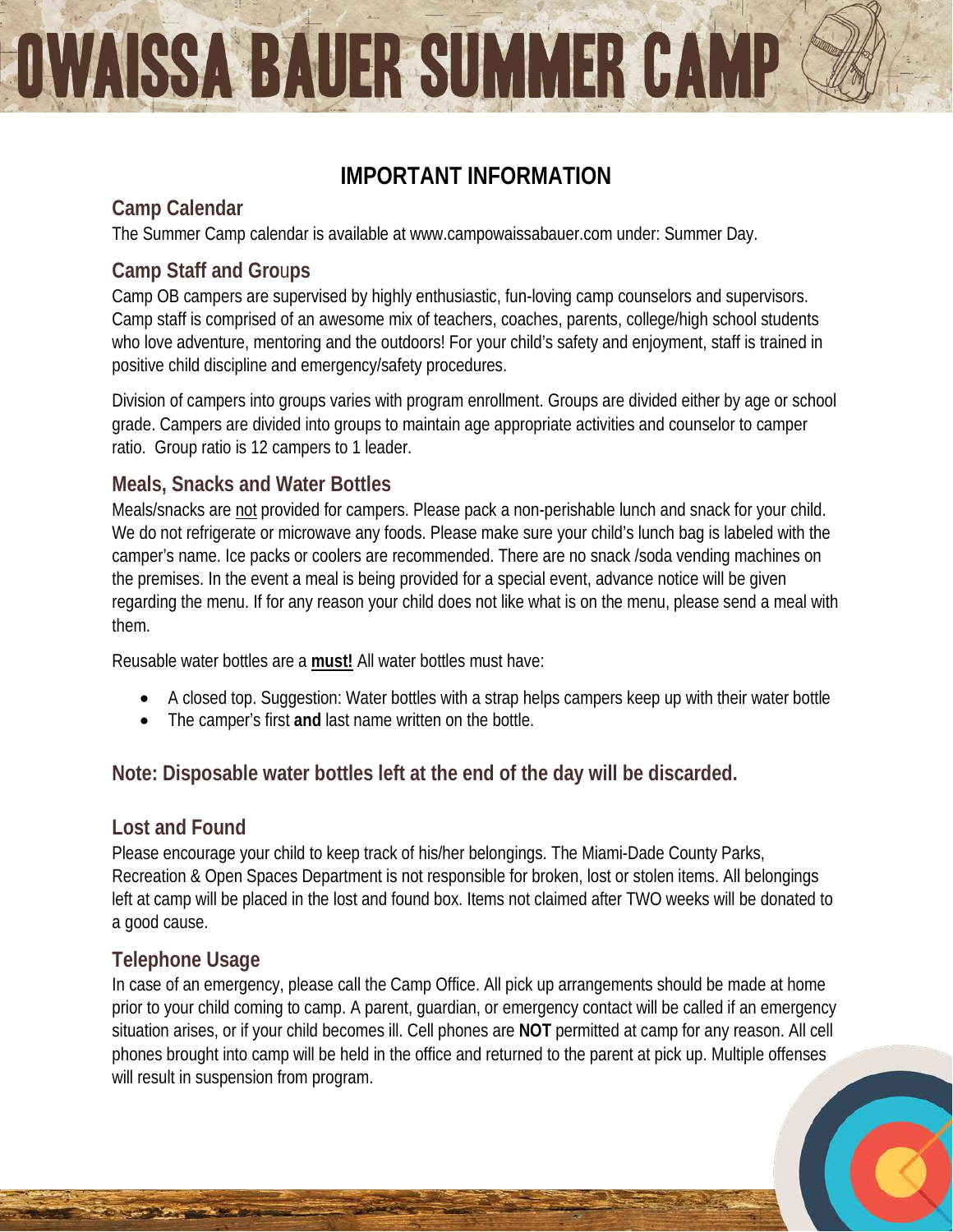# **CAMP RULES & REGULATIONS**

### **Camp Rules**

Always be with your BUDDY

- Respect Yourself, Others and Camp OB
- Be a Friend, **Be Kind**
- Leave No Trace
- Have FUN!

# **Camp Regulations**

- Safety and health is our #1 priority. Restrooms, water fountains and high touched surface areas are cleaned after every rotation, which is every hour. All shared equipment such as art supplies, tools, shooting equipment, etc. are sanitized between usages.
- Additional hand washing and refillable water stations will be set up in remote areas such as all ranges and outdoor rec area.
- Each group is assigned to a cabin where they will leave their belongings and report to during implicate weather.
- Campers are not permitted to leave their assigned group without a staff member or buddy and must be signed out upon exiting the program.
- Appropriate attire/shoes are required.
- Please do not arrive prior to the start of the program, as no supervision is available until 7:30 am.
- Please remember to update your emergency information and personal information on forms: address, telephone number changes (work, home, emergency, cellular), and individuals authorized to pick up your child.
- At no time will a parent approach another camper should a situation arise. Parents must inform the child's counselor or supervisor if there are any camper issues.
- If an issue arises at camp the Camp Director reserves the right to speak to the alleged camper(s) first and notify parents after.
- Respect property, site, and equipment. Games and equipment are to be cared for and put away after each use.
- At the end of the day, be prompt when picking up your child. If late your camper will be placed in aftercare and fee applied (\$10). A late fee (\$5 every 15 mins) will be applied for extended care.
- Miami-Dade Parks and Camp OB are not responsible for broken, lost, or stolen items. Please leave personal of valuable items (all electronics/cell phones) at home.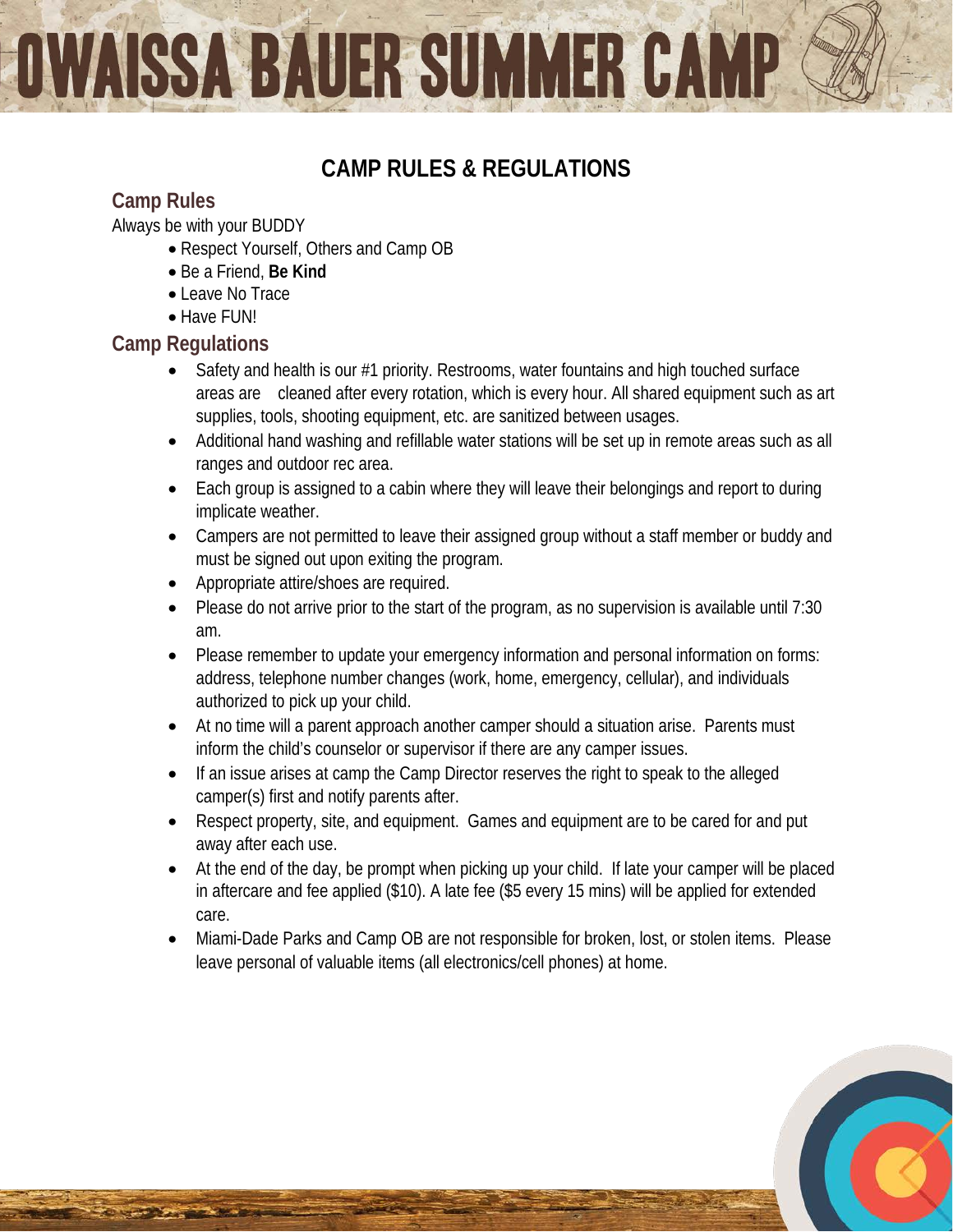# **Camp Regulations**

- Participants may not bring cellphones, IPods, two-way radios, toys, and electronic devices. All electronics that are brought to camp will be held in the office. Multiple offenses will result in suspension.
- Inappropriate behavior will not be tolerated.
- Disciplinary actions range from a verbal warning to expulsion. Parents will be notified of all developments regarding their child's behavior and of any actions that are taken. All cases of suspension and expulsion will be determined by the Camp Director.
- Please see the Camper Code of Conduct for further information.

#### Camper Code of Conduct

In order to ensure the safety and enjoyment of all participants, campers are expected to display appropriate behavior at all times. They must accomplish this by showing respect to all other campers and staff, refraining from using inappropriate language and gestures, refraining from causing bodily harm, and showing respect for equipment, supplies and facilities. If inappropriate behavior is observed; preventive, corrective or disciplinary action will be taken.

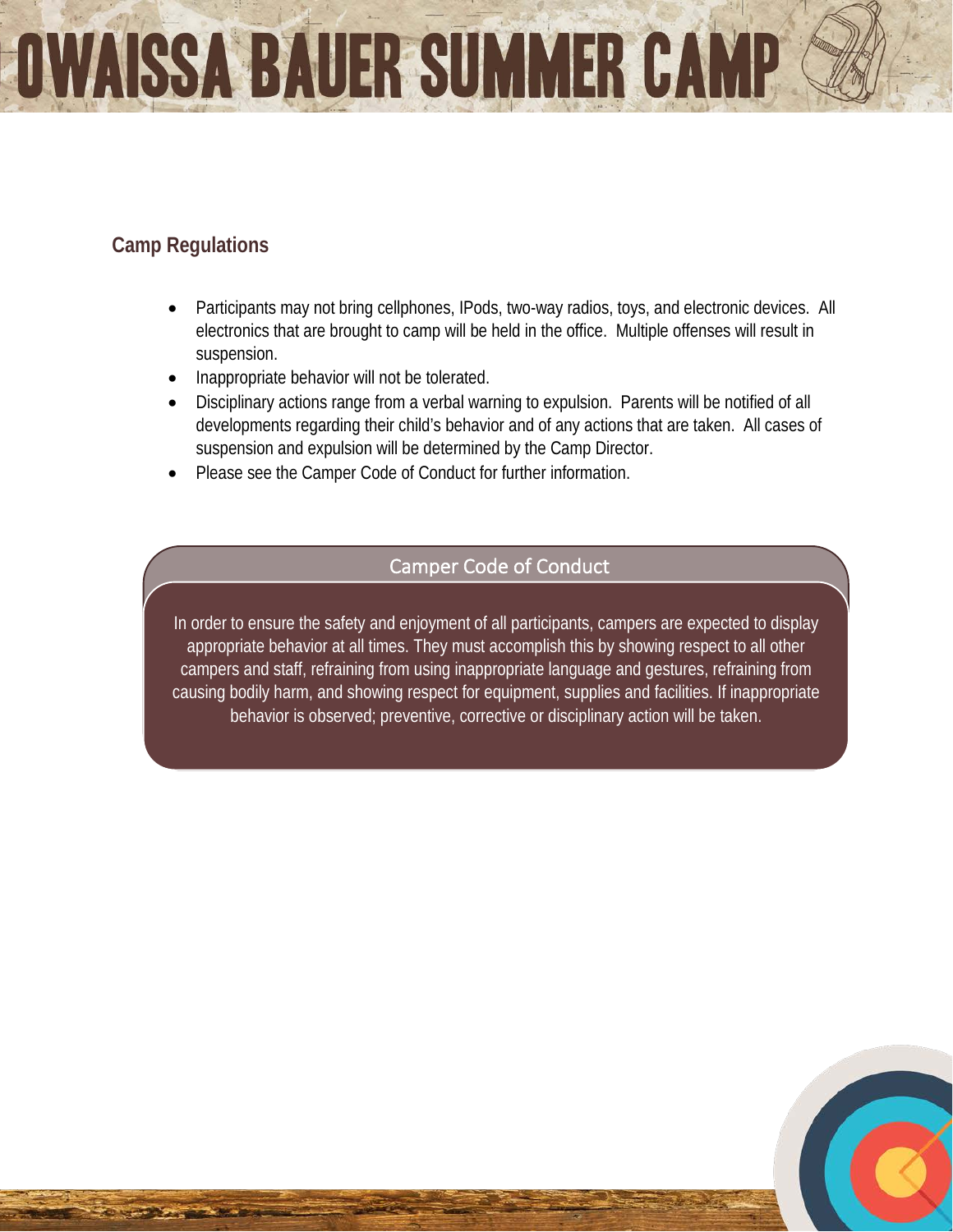# **INAPPROPRIATE BEHAVIOR AND CONSEQUENCES**

### **Examples of Inappropriate Behavior**

- The use of foul, harsh, aggressive, discriminatory or callous language including gestures or actions toward others, including, but not limited to: campers and staff.
- Threatening, harassing or bullying towards another camper or physically striking or injuring another person whether or the action was accidental or not.
- Vandalism or graffiti.
- Threatening or inflicting physical harm or injuries to themselves.
- Careless use of items that belong to the camp or items belonging to another person that could result in damage to property.
- Stealing, under any circumstances, is not tolerated.
- Repeated violations of camp rules or directions from staff.
- Weapons of any kind are not permitted and will result in immediate expulsion. Threats of bringing a weapon is not permitted and will result in disciplinary action up to expulsion.

#### **Steps taken to address inappropriate behavior**

MDPROS promote positive behavior and good decision making. Guidelines for behavior management are established to help create a system for dealing with inappropriate and disruptive behavior while at camp.

**1. Communicate Appropriate Behavior**: A staff member will communicate appropriate behavior to camper. The camper will convey to staff the appropriate behavior required and the consequences of the inappropriate behavior should it continue.

**2. Quiet Time**: If inappropriate behavior continues, a staff member will have the camper go to a designated personal space area for 5 to 10 minutes prior to rejoining the group. The staff member will reiterate the desired behavior and further consequences should the behavior continue and allow the camper to return to the group.

**3. Behavior Management Plan**: The Behavior Management Plan is to be filled out when the above steps have been exhausted and negative behavior continues. This plan is to help staff document behavior to better communicate with parent of when and possible why behavior keeps occurring.

The Behavior Plan is not used for behavior in which a child should be immediately terminated from the program. Examples of this behavior would include violence, aggression or illegal activities such as carrying weapons or drugs.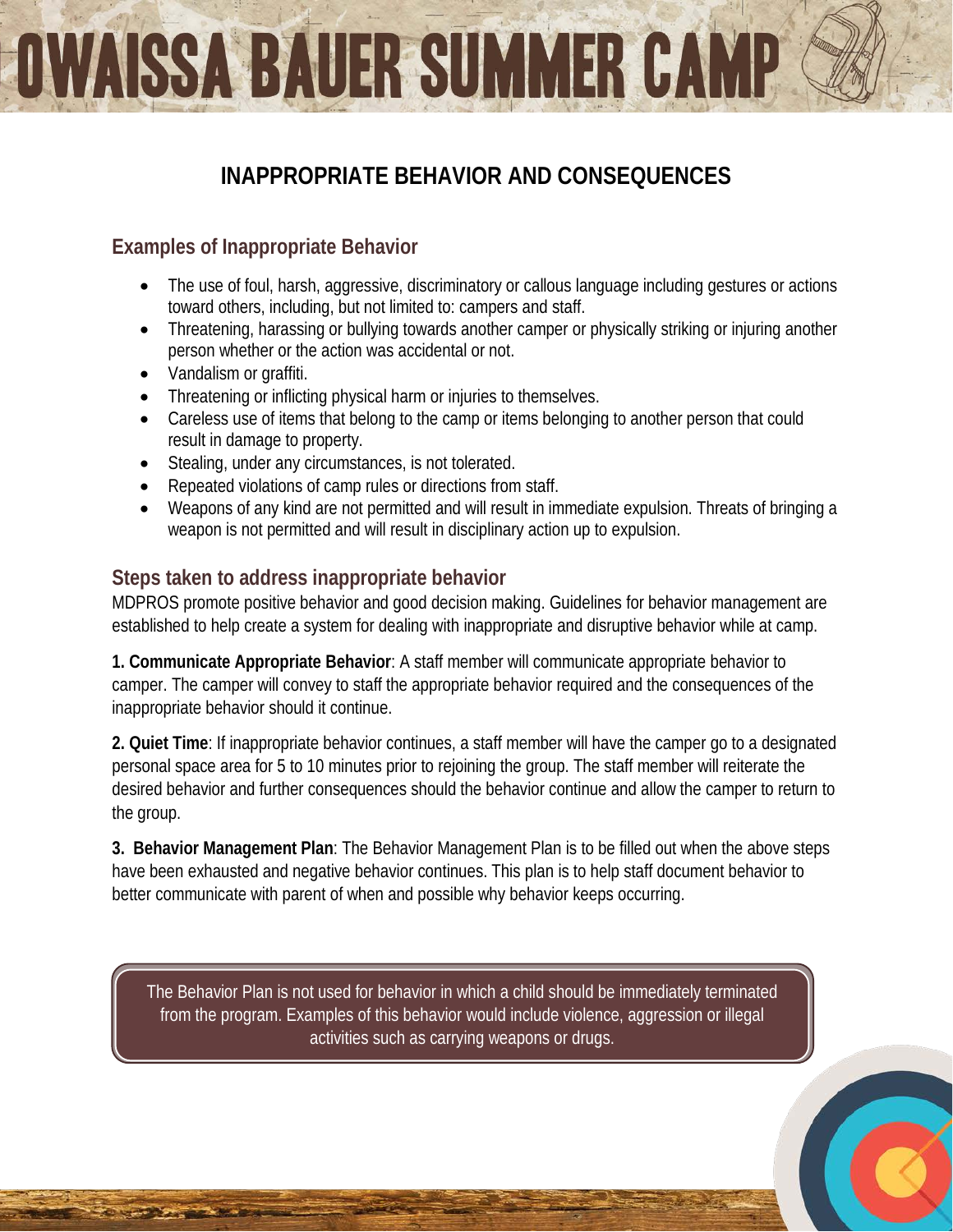# **INAPPROPRIATE BEHAVIOR AND CONSEQUENCES**

#### **Procedures for addressing inappropriate behavior**

To use this plan effectively, the Behavior Management Plan worksheet should be completed by the camp supervisor during a meeting with the child and his/her parents. During the meeting the camp supervisor will discuss the camper's behavior by stating what occurred, the situations in which these behaviors occurred, what staff did to correct the problem, and how the child has responded up to that point.

**4. Suspension:** In most cases, the steps listed are used to correct behavior(s). If these steps are unsuccessful, the camper will be suspended from the program.

### **Suspension Policy**

All suspensions result in loss of enrollment for program days and no refunds will be granted.

• **First Suspension:** When possible and reasonable, we use steps one through four to address the inappropriate behavior. Should the behavior continue, the camper will be suspended, termed according to the number of occurrences and the severity of the behavior displayed. A parent conference will be required prior to the camper's return to the program.

• **Second Suspension:** Should inappropriate behavior continue after the first suspension the camper will be suspended for a period of time. A second parent conference will be required prior to the camper's return to the program.

**NOTE:** Bullying, harassing, threatening or intimidating other campers, or uncontrollable, physical or violent behavior can be considered grounds for immediate suspension. If the inappropriate behavior results in an immediate suspension, the length of suspension will be at the Camp Director's discretion, commensurate to the offense, and could include up to a permanent suspension. No refunds will be granted for suspended program days; no exceptions.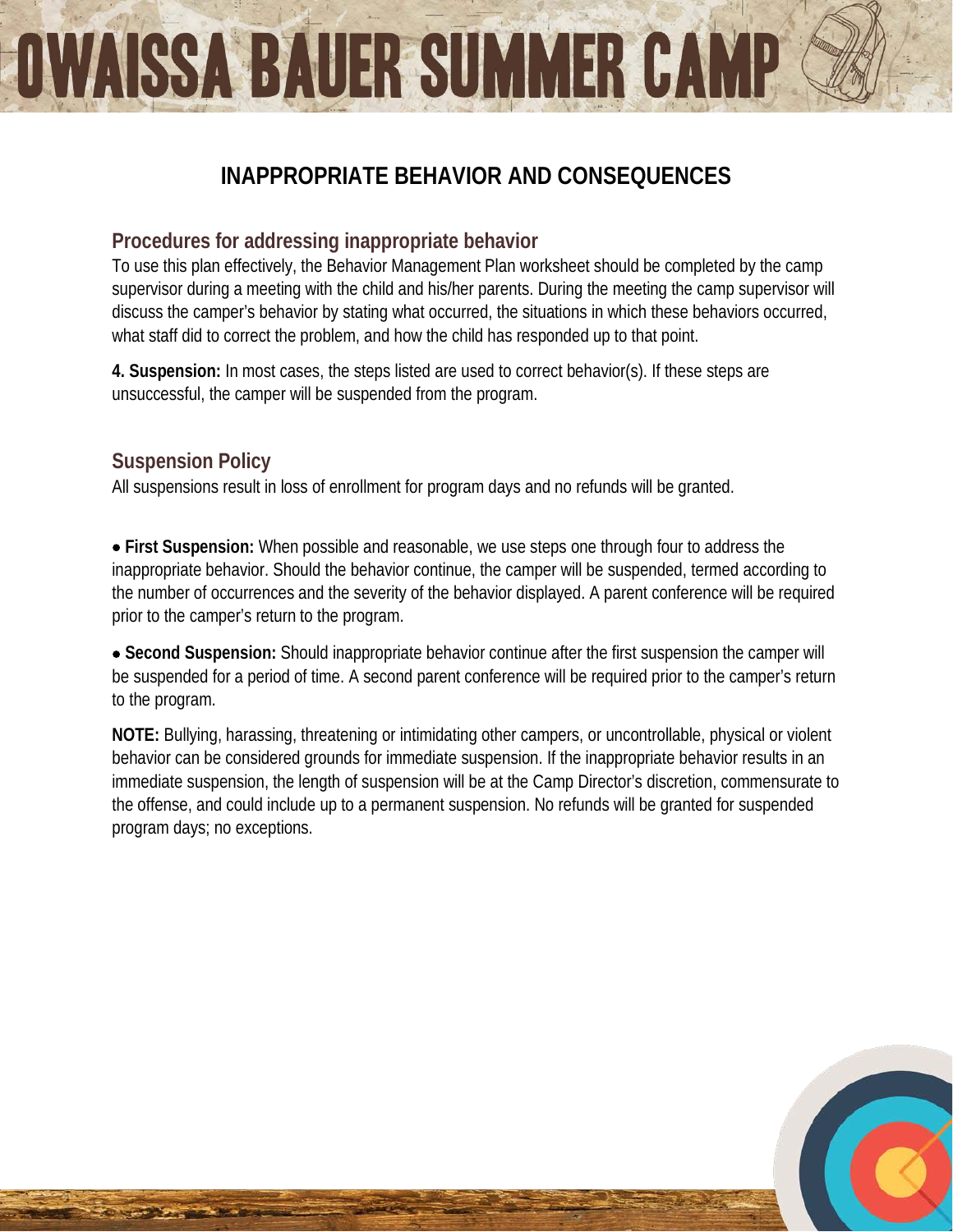# **CUSTODIAL ISSUES**

The obligation of staff is to ensure a safe and fun environment for your camper. We understand that children may come from a situation where parents are separated, divorced or currently seeking a divorce. These situations result in various custodial arrangements. If custodial issues are in dispute, causing any uncertainty as to which party is entitled to pick up the camper, Camp OB asks that you make prior arrangements or refrain from registering your child until such decisions can be made. Any court orders from one custodial party to specifically remove the rights of the other party must be submitted to Camp Owaissa Bauer prior to the camper's participation in the program or as soon as received.

Our number one concern is the safety of your child. Please update your camper information forms with contact numbers and pick up authorization of the other person with custodial rights. You are also responsible for providing a copy of this program handbook to the other parent/guardian and providing a signed acknowledgement to Camp OB.

#### Severe Weather

Camp OB is a nature-based program that mostly takes place outdoors. In case of severe weather (thunder and lightning), campers will move indoors until the storms pass. During this time, rainy day activities will take the place of scheduled activities. Campers will be kept busy with games, crafts, science, movies, cooking, drama, wood working and MORE! If severe weather occurs during pick up, all campers will be moved into the dining hall. Please follow signage and directions for rainy day pick up. Pick up/sign out will be delayed until it is safe for staff to start or continue with the curb service.

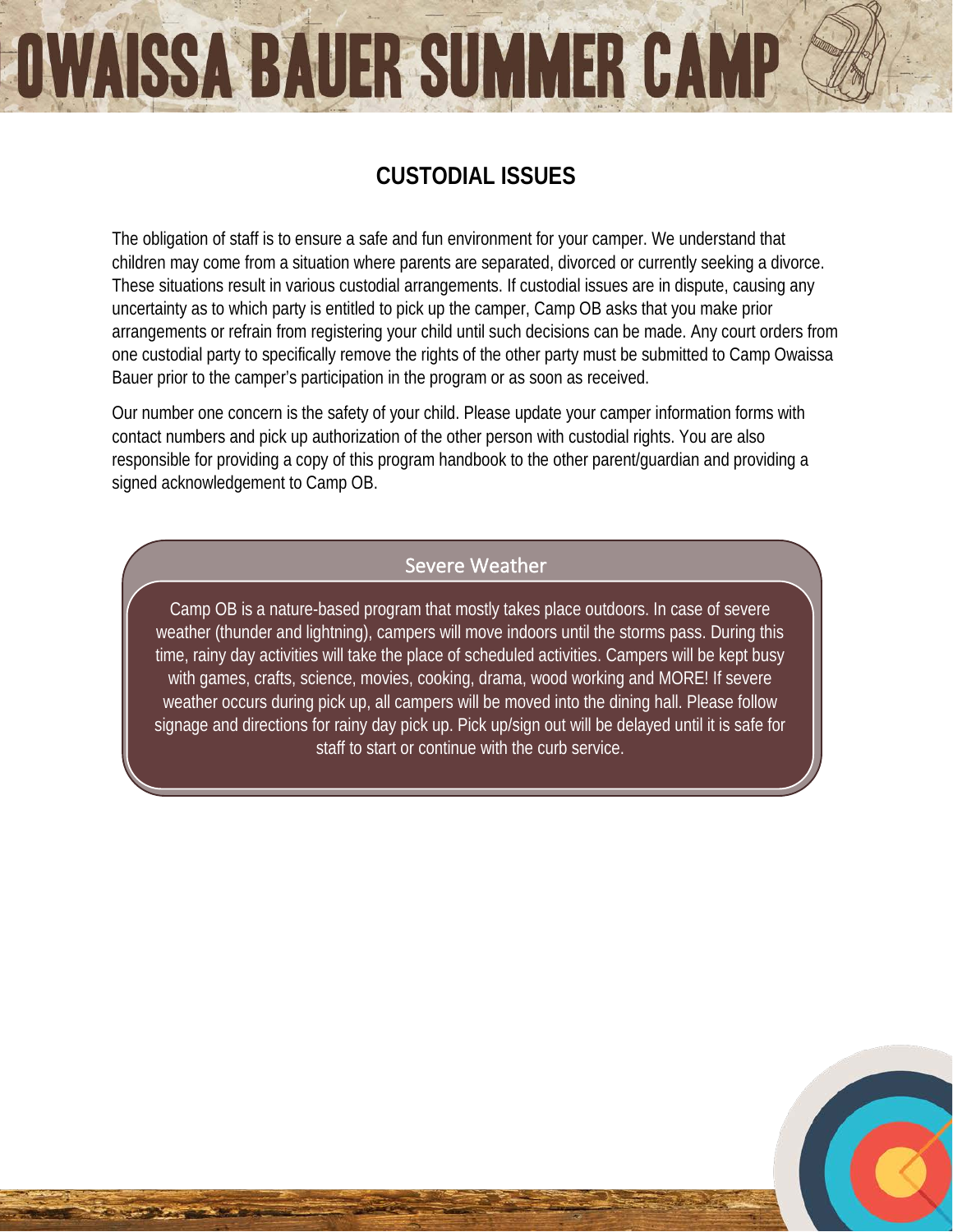# **FIRST AID AND HEALTH**

#### **First Aid**

Because many campers may have unknown allergies or reactions to certain types of first aid supplies, the staff will only use water to clean the injured area, apply ice, and cover with a band-aid as needed. A parent will be called if any further action is required. If the camper's injury requires additional medical attention, Miami-Dade Fire Rescue will be called immediately. Please make sure your Authorization for Medical Treatment form is completed.

#### **Contagious Illnesses**

If a camper has any illness that requires taking medication during program hours, it is preferable that the camper not participate in the program until he/she completely recovers from the illness. At the risk of infecting others, CDC health services recommend that if any one of the following symptoms are present, the camper should stay home:

- Elevated temperature of 100.4 or higher
- Diarrhea
- Persistent headache and body aches
- Inflamed sore throat
- Nausea/vomiting
- Unexplained rash
- **Wheezing**
- **Earache**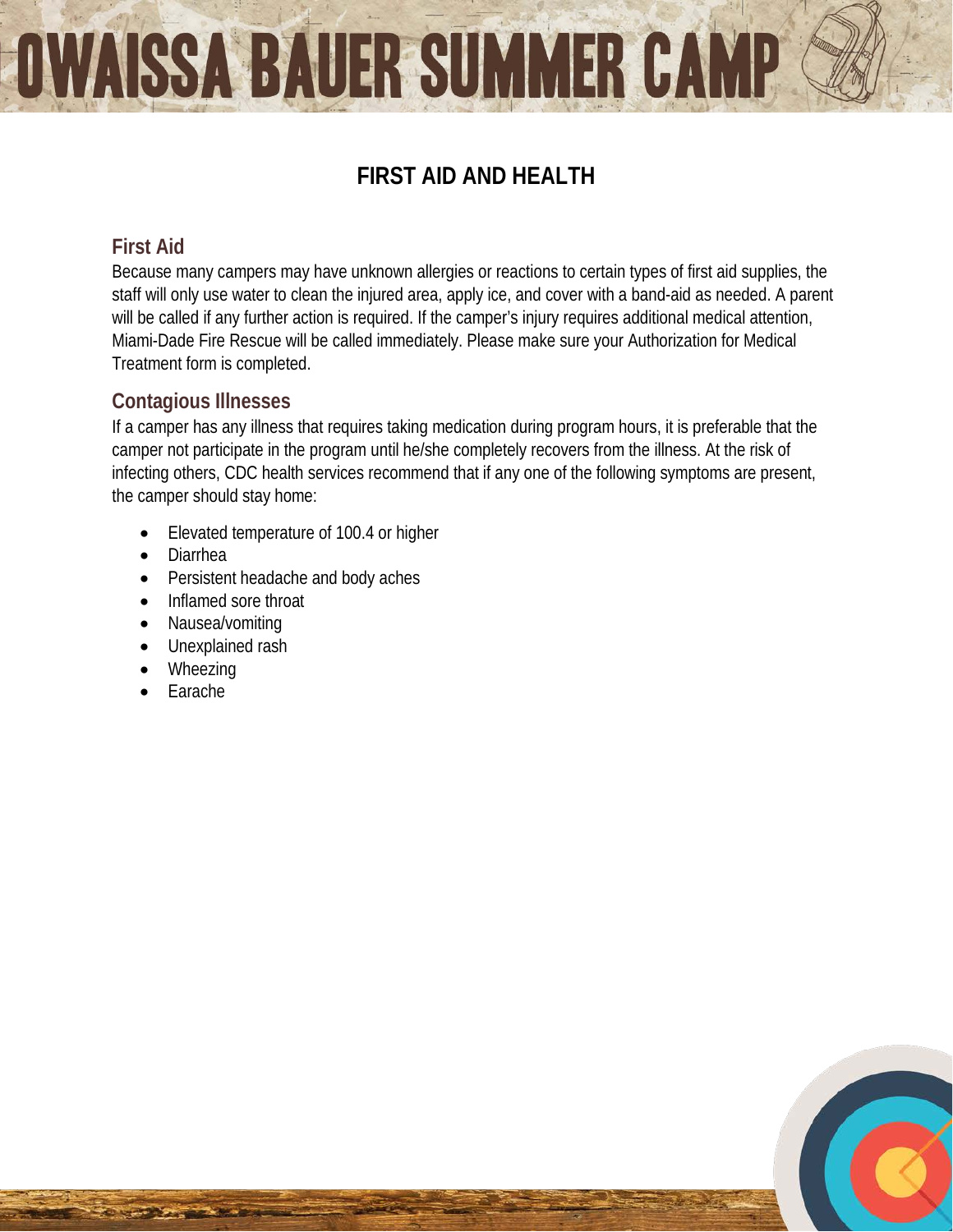# **FIRST AID AND HEALTH**

#### **Medications**

If a camper needs to take prescription medication during program hours, the following procedures must be followed:

• Parent/guardian must complete the medication release form.

OWAISSA BAUER SUMMER CAI

- Medication must be in its original container with the pharmacist's label.
- Pharmacist's label must display the child's name, the name of the medication, the instruction dosage, and the name of the prescribing physician.
- Only the daily dose should be in the medication container and parents must pick up the contain each day.
- Liquid medication must be premeasured with the above information attached.

If a camper must take non-prescription medication during program hours, the following procedures must be followed:

- Parent/guardian must complete the medication release and supplement form.
- Medication must be in its original container with the complete label attached.

For the safety of the camper, there will be no exceptions. In either case (prescription or non-prescription), the parent/guardian must provide in writing all other necessary instructions and information regarding the medication. Camp Director will provide the camper with medication at the time(s) indicated on the medication release form. The camper is responsible for administering his/her medication. The County does not provide medical personnel at program site.

#### **As-needed Medication**

If a camper needs to take medication on an as-needed basis, the parent/guardian must provide, on the supplemental information form, a detailed description of the symptoms, conditions, and circumstances that would necessitate the medication and proper dosage. The parent/guardian will be contacted on every occasion before the child takes the medication on an as-needed basis. One parent/guardian must be available by phone during program hours. If neither can be reached, the Camp Director will use their best judgement and will permit camper to take the medication only when they find it clearly necessary and appropriate. The parent/guardian may bring in the sufficient amount of medication to cover doses for one program day. All medication must be checked in with Camp Director to be properly and safely secured. At the request of the parent/guardian, specific medical conditions that require administration of prescription or non-prescription medication on an as-needed basis will be handled on a case-by-case basis, in accordance with the parent/quardian request. In no case will camp staff administer any medication to a camper.

### **Fast-Acting Medication**

Fast-acting medications, such as asthma inhalers and EpiPens, must be brought by a parent/guardian to the program site. This must be accompanied by a copy of the prescription from a physician, which must be presented to staff prior to the camper participating in the program. Campers are not permitted to bring medication to the camp by themselves. If a camper has a severe allergy that requires an EpiPen, the camper must carry it in a special lightweight backpack that they will recognize and keep on themselves at all times. Camper must be able to administer the medication.